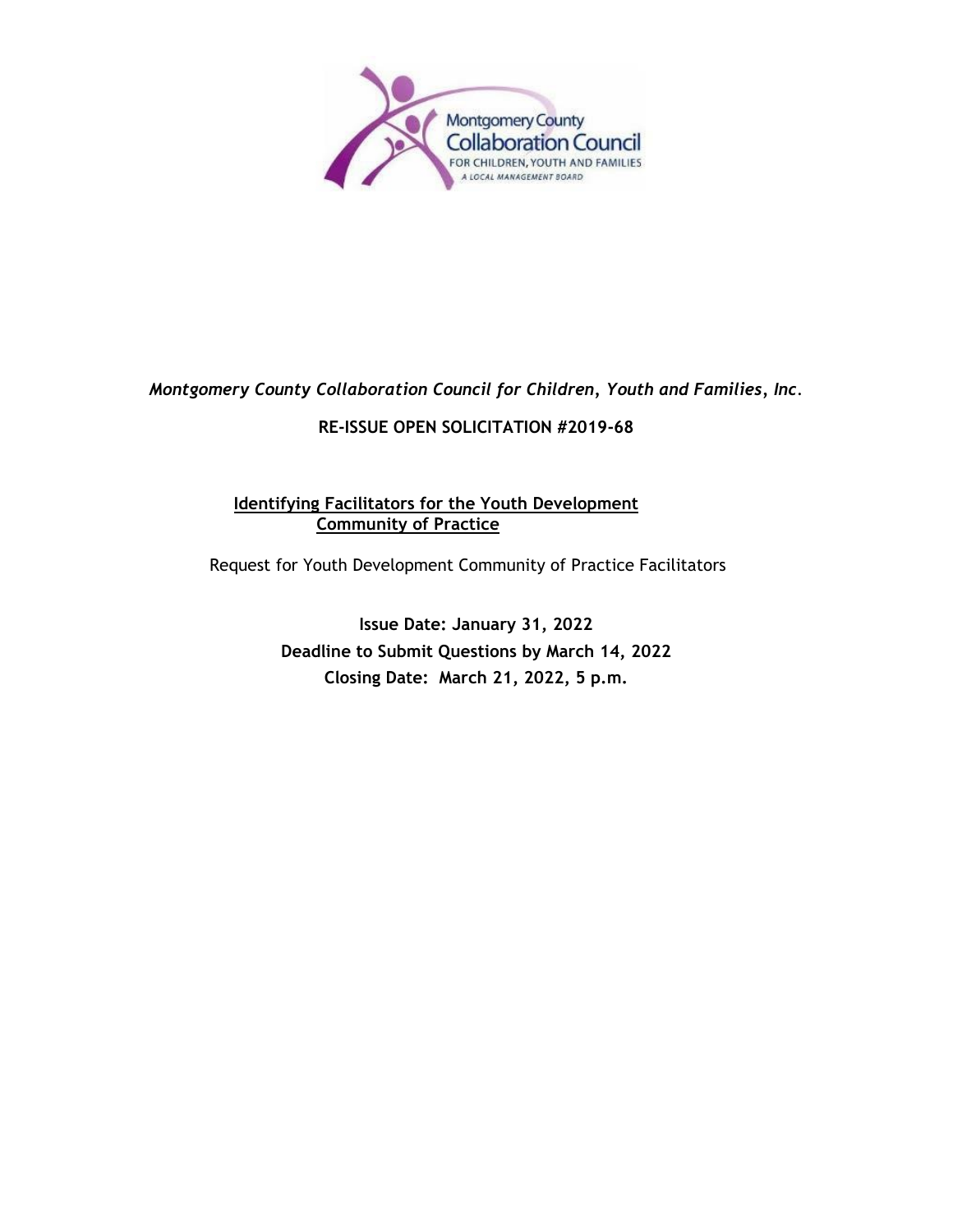#### **Background:**

The Montgomery County Collaboration Council for Children, Youth and Families, Inc. (the Collaboration Council) is a quasi-public non-profit organization and the Local Management Board for Montgomery County, Maryland. The Collaboration Council's mission is to improve the well-being of children, youth and families through collaborative partnerships. For information regarding the Montgomery County Collaboration Council, its initiatives and programs, visit our website at [www.collaborationcouncil.org.](http://www.collaborationcouncil.org/)

### **COMMUNITY OF PRACTICE FOR YOUTH DEVELOPMENT PRACTITIONERS:**

The Youth Development Community of Practice (YD CoP) of the Collaboration Council coordinates the training and education for youth development practitioners working in youth-serving fields such as workforce development, mentoring, and recreation. The practitioners we serve are those professionals working in out of school time programs, with disconnected youth, with homeless youth and with court-involved youth in Montgomery County.

This open solicitation for letters of interest seeks to identify qualified trainers to deliver live or developed webinars or workshops to the YD CoP. The content and activities of each webinar must include principles and practices that supports/aligns with youth development philosophy, social-emotional learning, and cultural linguistics. Facilitators are encouraged to submit webinar topics and agendas relevant to youth development practitioners and communities/organizations supporting youth & their families, specifically webinars that increase attendees' understanding of:

- Providing supportive programming and opportunities to address the unique needs of Black girls
- Promising practices to support youth experiencing homelessness and disconnection from supports and opportunities, especially youth in newly settled communities in Montgomery County (Afghan and Latin American youth and communities)
- Program strategies that support youth and communities coping with accumulated traumas including pandemic-related traumas
- Engaging and supporting the development of youth leaders and youth as advocates for their own needs

All approved webinars will be recorded and archived on Youthdevelopmentnow.org for future use by practitioners in Montgomery County. Qualified trainers may submit multiple proposals for separate topics, or submit a proposal for multiple session trainings.

#### **PROPOSAL INFORMATION:**

The Collaboration Council seeks proposals from organizations and qualified individuals with experience using adult learning principles to facilitate online webinars. CoP webinars are expected to be 60-90 minutes in length, facilitated using adult learning and engagement principles, and support the youth development philosophy. We will be accepting proposals for live facilitated webinars and permissions to share previously recorded webinars. Each proposed webinar must contain original content that the facilitator can document has been delivered by them, either in person or via webinar. The maximum compensation for each live facilitated webinar will be \$450. In the proposal, each webinar must include:

- 1. An agenda with specific and clear objectives
- 2. A minimum of 2 participant engagement opportunities
- 3. Content with the most up to date research